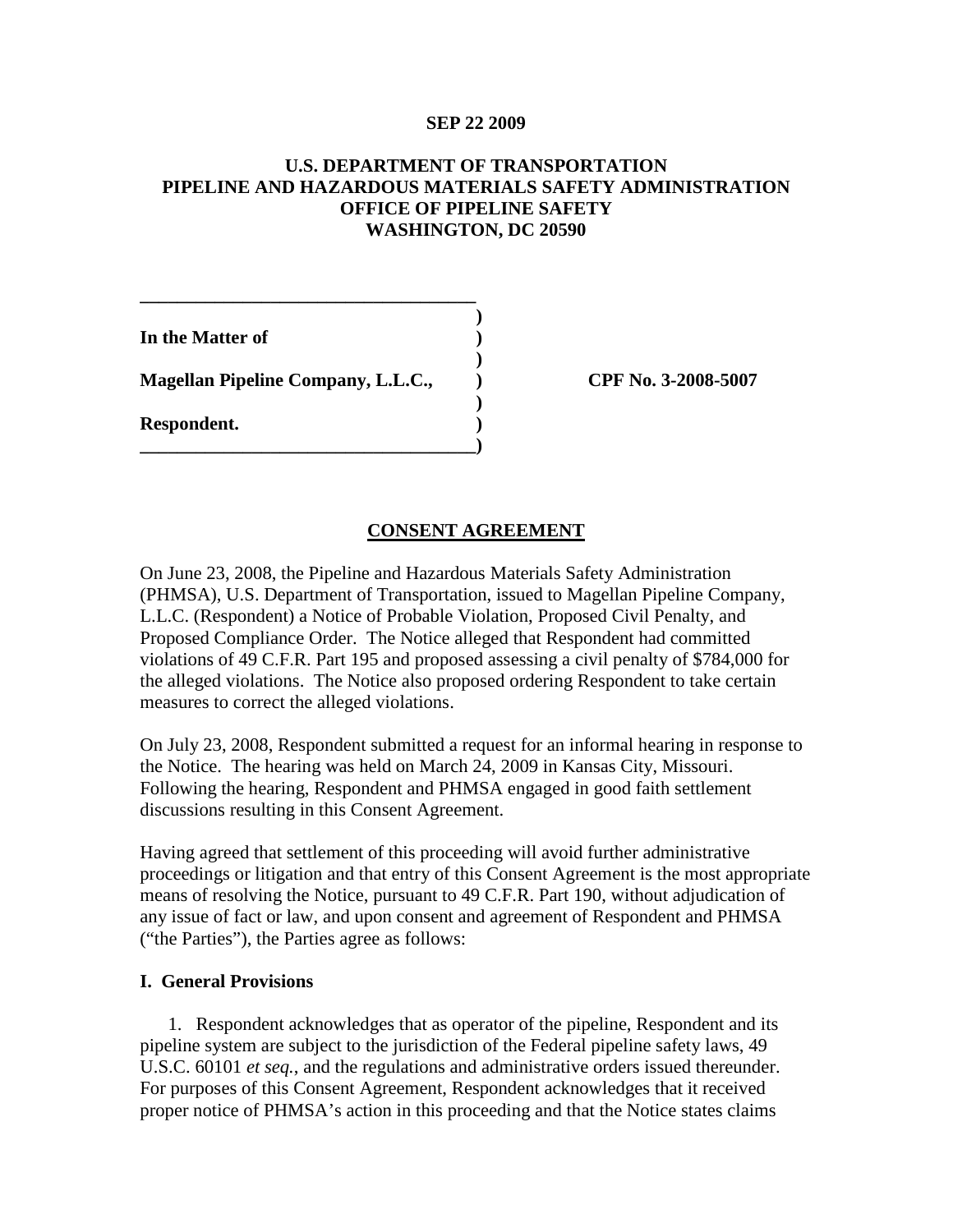upon which relief may be granted pursuant to 49 U.S.C. 60101 *et seq.* and the regulations and orders issued thereunder.

2. Respondent agrees that the facts are as alleged in each Notice item and establish non-compliance with the regulations as alleged in the Notice, and acknowledges that each cited item may be considered by PHMSA to be a prior offense in any future PHMSA enforcement action. This Consent Agreement does not constitute a finding of violation of any Federal law or regulation and therefore may not be used in any civil proceeding of any kind as evidence or proof of any fact, fault or liability, or as evidence of the violation of any law, rule, regulation or requirement, except in a proceeding to enforce the provisions of this agreement or in future PHMSA enforcement actions.

3. After Respondent returns this signed agreement, PHMSA's representative will present it to the Associate Administrator for Pipeline Safety recommending that the Associate Administrator adopt the terms of this agreement by issuing an administrative order (Consent Order) incorporating the terms of this Consent Agreement. The terms of this agreement constitute an offer of settlement until accepted by the Associate Administrator.

4. Respondent consents to the issuance of the Consent Order, and hereby waives any further procedural requirements with respect to its issuance. Respondent waives all rights to contest the adequacy of notice, or the validity of the Consent Order or this Consent Agreement, including all rights to administrative or judicial hearings or appeals.

5. This Consent Agreement shall apply to and be binding upon PHMSA, and upon Respondent, its officers, directors, and employees, and its successors, assigns, or other entities or persons otherwise bound by law. Respondent agrees to provide a copy of this agreement and any incorporated work plans and schedules to all of Respondent's officers, employees, and agents whose duties might reasonably include compliance with this agreement.

6. For all transfers of ownership or operating responsibility of Respondent's pipeline, Respondent must provide a copy of this Consent Agreement to the prospective transferee at least 30 days prior to such transfer and simultaneously provide written notice of the prospective transfer to the PHMSA Regional Director who issued the Notice.

7. This Consent Agreement constitutes the final, complete and exclusive agreement and understanding between the Parties with respect to the settlement embodied in this agreement, and the Parties acknowledge that there are no representations, agreements or understandings relating to the settlement other than those expressly contained in this agreement, except that the terms of this agreement may be construed by reference to the Notice.

8. Nothing in this Consent Agreement affects or relieves Respondent of its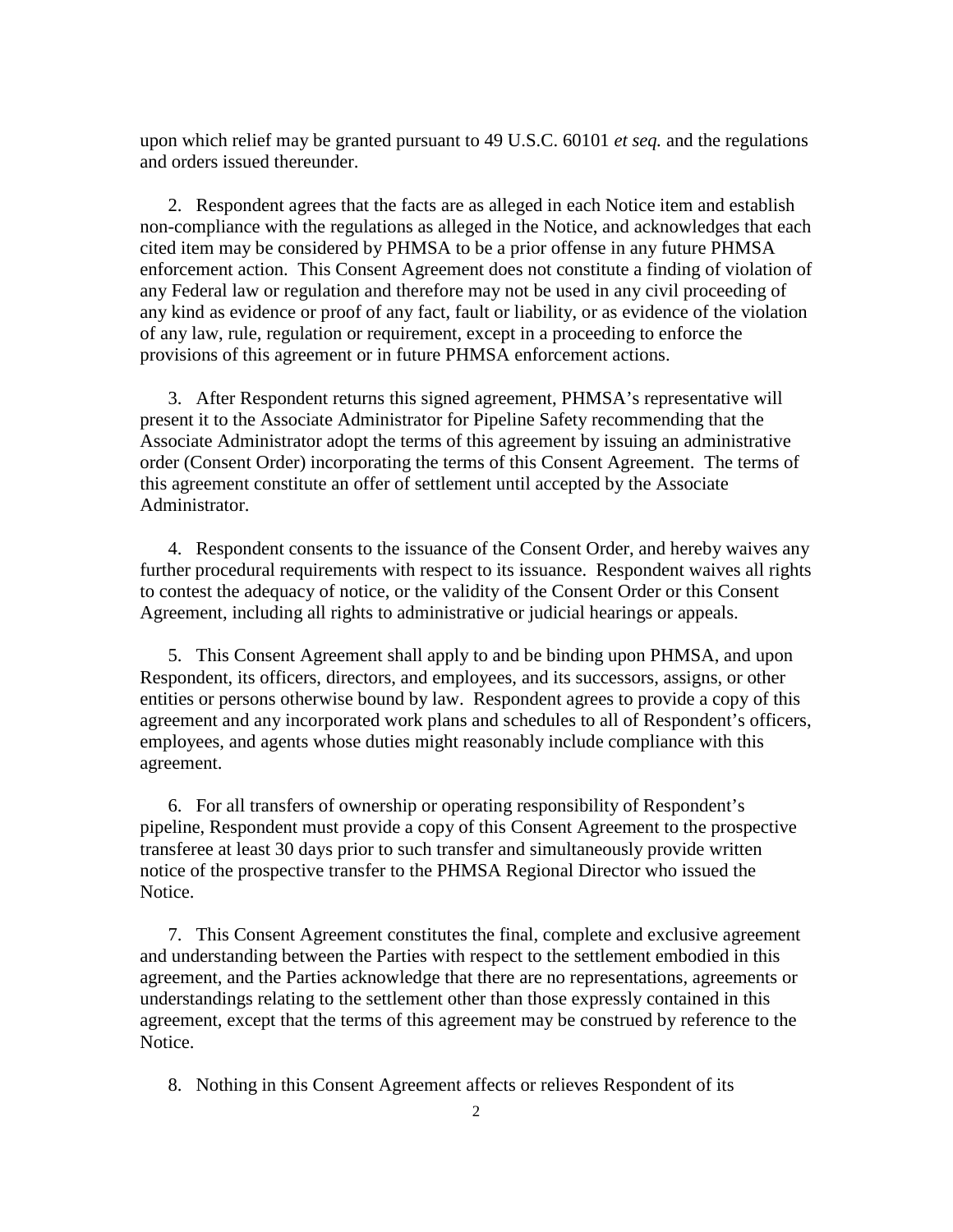responsibility to comply with all applicable requirements of the Federal pipeline safety laws, 49 U.S.C. § 60101 *et seq.*, and the regulations and orders issued thereunder. Nothing in this agreement alters PHMSA's right of access, entry, inspection, and information gathering or PHMSA'a authority to bring enforcement actions against Respondent pursuant to the Federal pipeline safety laws, the regulations and orders issued thereunder, or any other provision of Federal or State law.

9. This Consent Agreement does not waive or modify any Federal, State, or local laws or regulations that are applicable to Respondent's pipeline systems. This agreement is not a permit, or a modification of any permit, under any Federal, State, or local laws or regulations. Respondent remains responsible for achieving and maintaining compliance with all applicable Federal, State, and local laws, regulations and permits.

10. This Consent Agreement does not create rights in, or grant any cause of action to, any third party not party to this agreement. The U.S. Department of Transportation is not liable for any injuries or damages to persons or property arising from acts or omissions of Respondent or its officers, employees, or agents carrying out the work required by this agreement. The U.S. Department of Transportation, its officers, employees, agents, and representatives are not liable for any cause of action arising from any acts or omissions of Respondent or its contractors in carrying out any work required by this agreement.

#### **II. Payment of Civil Penalty**

11. Within thirty (30) days of issuance of the Consent Order, Respondent agrees to pay a civil penalty of Six Hundred and Four Thousand, Two Hundred and Eighty Dollars (\$604,280) assessed by PHMSA to the United States to settle the Notice.

12. Respondent will make payment by FedWire Electronic Funds Transfer ("EFT") to the U.S. Treasury at the Federal Reserve Bank in New York ("TREAS NYC"), Receiver ABA No. 021030004 according to the terms and instructions to be provided to Respondent following execution of this Consent Agreement. The payment will reference the PHMSA's Beneficial Agency Location Code ("BNF=/ALC-69-14-0001") and the assigned case number (CPF 3-2008-5007), and specify that the payment is for civil penalties assessed by PHMSA pursuant to 49 U.S.C. 60101 et seq.. Any questions concerning the wire transfer may be directed to: Financial Operations Division (AMZ-341), Federal Aviation Administration, Mike Monroney Aeronautical Center, P.O. Box 269039, Oklahoma City, OK 73125; (405) 954-8893.

13. At the time of payment, Respondent agrees to simultaneously send written notice of payment and a copy of any transmittal documentation to:

Ivan A. Huntoon Director, Central Region Pipeline and Hazardous Materials Safety Administration 901 Locust Street, Suite 462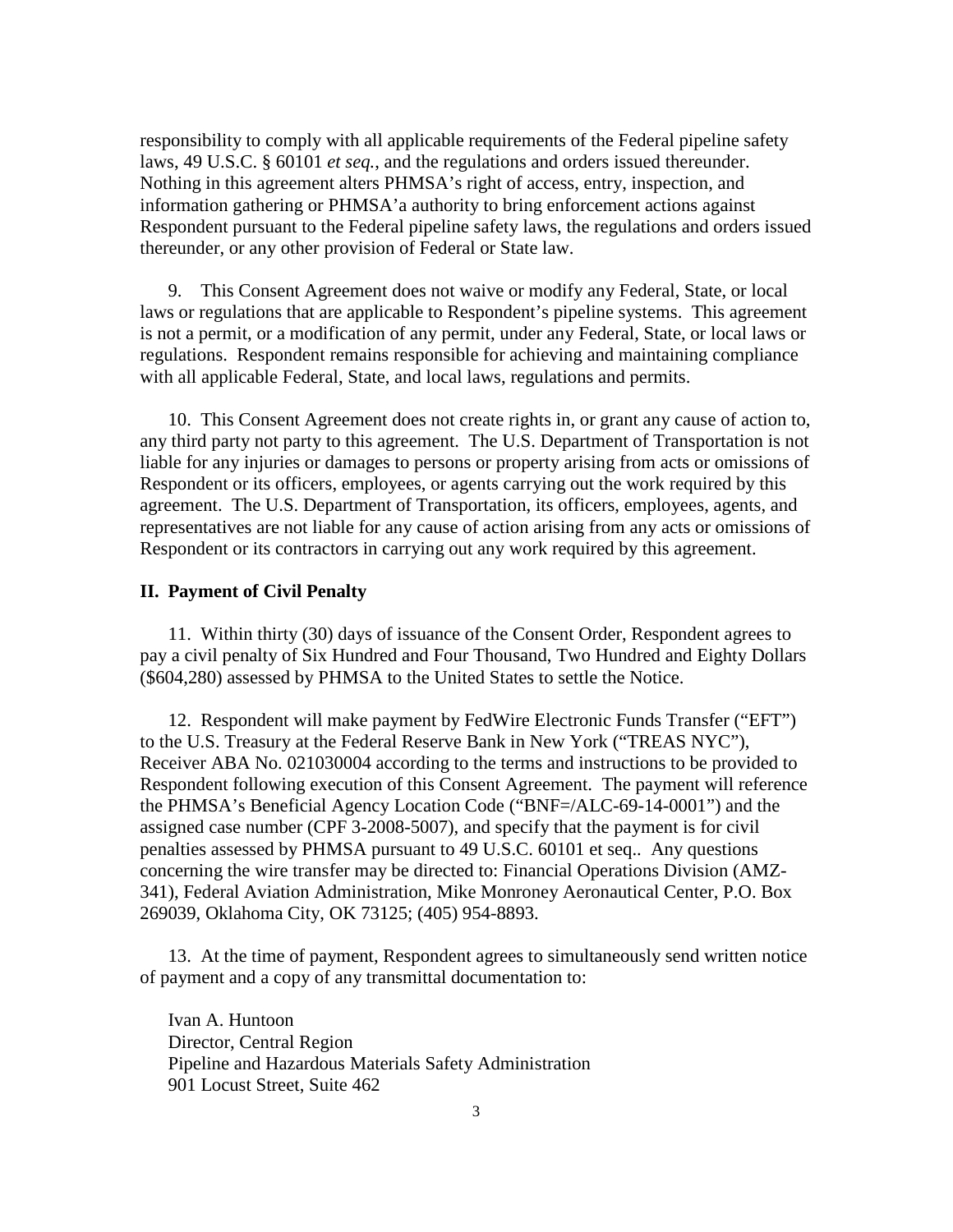Kansas City, MO 64106

Rod Dyck Director of Enforcement Pipeline and Hazardous Materials Safety Administration 1200 New Jersey Avenue, SE, Room E24-302 Washington, DC 20590

14. Failure to pay the \$604,280 within 30 days of the date the Consent Order is issued will result in accrual of interest at the current annual rate in accordance with 31 U.S.C. § 3717, 31 C.F.R. § 901.9 and 49 C.F.R. § 89.23. Pursuant to those same authorities, a late penalty charge of six percent (6%) per annum will be charged if payment is not made within 110 days of service. Furthermore, failure to pay the civil penalty may result in referral of the matter to the Attorney General for appropriate action in a United States District Court.

15. Respondent agrees that the total amount of the payment specified in paragraph 11 will not be deductible by Respondent or any of its affiliates for purposes of Federal taxes.

#### **III. Compliance Measures**

16. Within 90 days following the issuance of the Consent Order, Respondent agrees to perform all actions set forth in Proposed Compliance Order enclosed with the Notice which is hereby incorporated into this Consent Agreement. Respondent will revise the work plan required by Item 2 of the Proposed Compliance Order as necessary to incorporate new information it obtains during the remedial activities performed under the work plan. Respondent will submit any such plan revisions to the Regional Director for prior approval. The Regional Director may approve work plan elements incrementally.

17. Respondent agrees to submit quarterly reports to the Regional Director that: (1) include all available data and results of any testing and evaluations performed pursuant to the Proposed Compliance Order; and (2) describe the progress of the repairs or other remedial actions being undertaken. The first quarterly report for the period from July 2009 through September 2009 is due by October 31, 2009.

18. Respondent agrees to maintain documentation of the costs associated with implementation of the Proposed Compliance Order. Respondent will include in each quarterly report it submits pursuant to paragraph 17, the to-date total costs associated with: (1) testing, evaluations and information analysis; (2) revisions of procedures and additional monitoring and inspections; and (3) physical changes to pipeline infrastructure, including repairs, replacements and other modifications.

19. The Regional Director may grant an extension of time for Respondent to complete any of the work to be performed if Respondent submits a timely written request demonstrating good cause for an extension.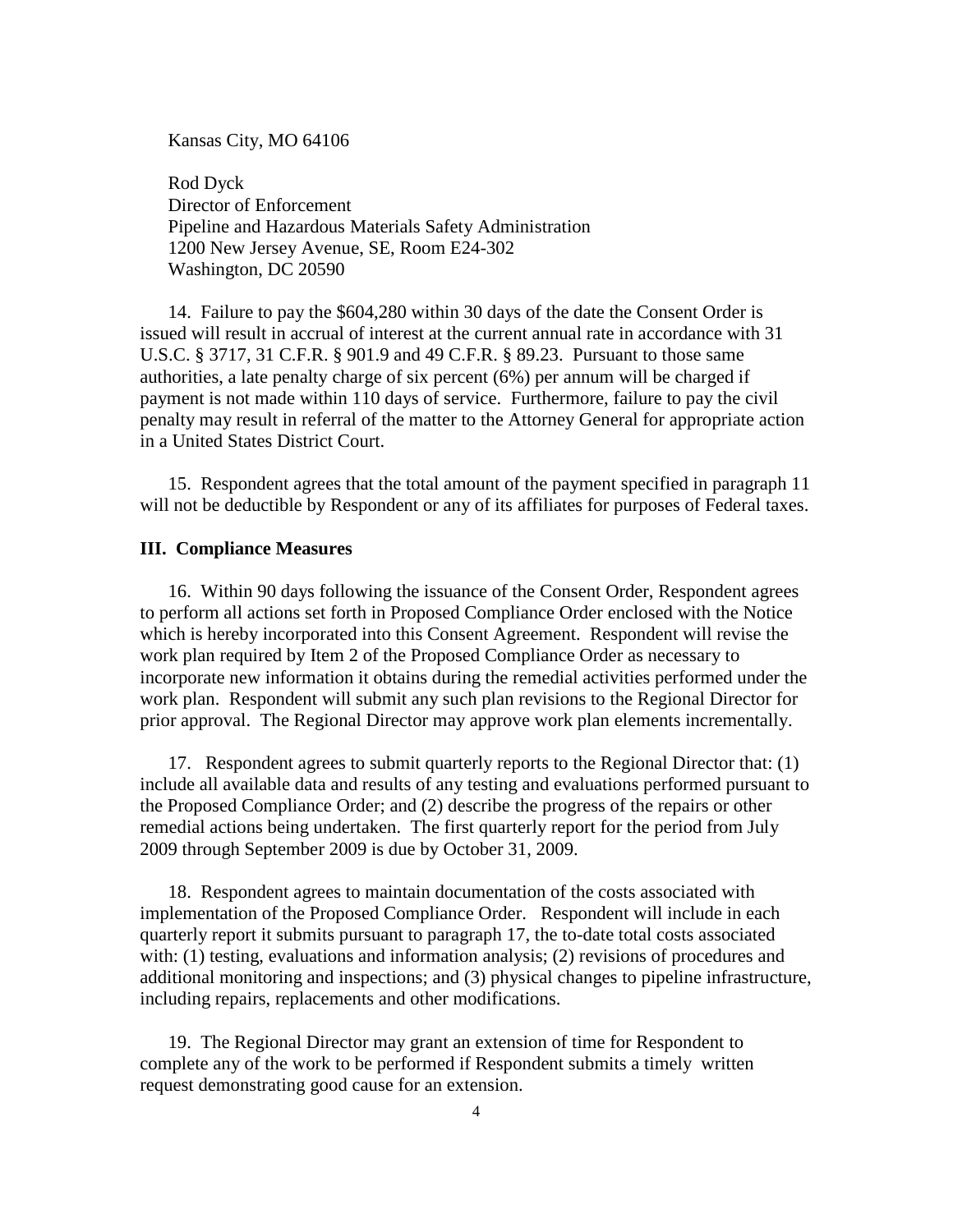## **IV. Review and Approval Process**

20. With respect to any submission under Section III of this Consent Agreement that requires the approval of the Regional Director, the Director may: (a) approve, in whole or in part, the submission, (b) approve the submission on specified conditions, (c) disapprove, in whole or in part, the submission, or (d) any combination of the foregoing. If the Regional Director approves, approves in part, or approves with conditions, Respondent will take all action as approved by the Director, subject to Respondent's right to invoke the dispute resolution procedures in Section V with respect to any conditions the Director identifies. If the Director disapproves all or any portion of the submission, the Director will provide Respondent with a written notice of the deficiencies. Respondent will correct all deficiencies within the time specified by the Director and resubmit it for approval.

## **V. Dispute Resolution**

21. The Regional Director and Respondent will informally attempt to resolve any disputes arising under this Consent Agreement. If Respondent and the Regional Director are unable to informally resolve the dispute within 15 days, Respondent may request in writing, within 10 days, a written determination resolving the dispute from the Associate Administrator for Pipeline Safety providing all information that Respondent believes is relevant to the dispute. If the request is submitted as provided herein, the Associate Administrator will issue a final determination in writing. The existence of a dispute and PHMSA's consideration of matters placed in dispute will not excuse, toll, or suspend any term or timeframe for completion of any work to be performed under this agreement during the pendency of the dispute resolution process except as agreed by the Regional Director or the Associate Administrator in writing.

#### **VI. Enforcement**

22. This Consent Agreement, as adopted by the Consent Order, is subject to all enforcement authorities available to PHMSA under 49 U.S.C. § 60101 *et seq.* and 49 C.F.R. Part 190, including administrative civil penalties under § 60122 of up to \$100,000 per violation for each day the violation continues, if PHMSA determines that Respondent is not proceeding according to the terms of the agreement, determinations made by the Regional Director, or if appealed, decisions of the Associate Administrator. All work plans and associated schedules set forth or referenced in Section III will be automatically incorporated into this Consent Agreement and are enforceable in the same manner.

## **VII. Record Keeping and Information Disclosure**

23. Respondent agrees to maintain records demonstrating compliance with all requirements of this Consent Agreement for a period of at least five years following completion of all work to be performed. For any reports, plans, or other deliverables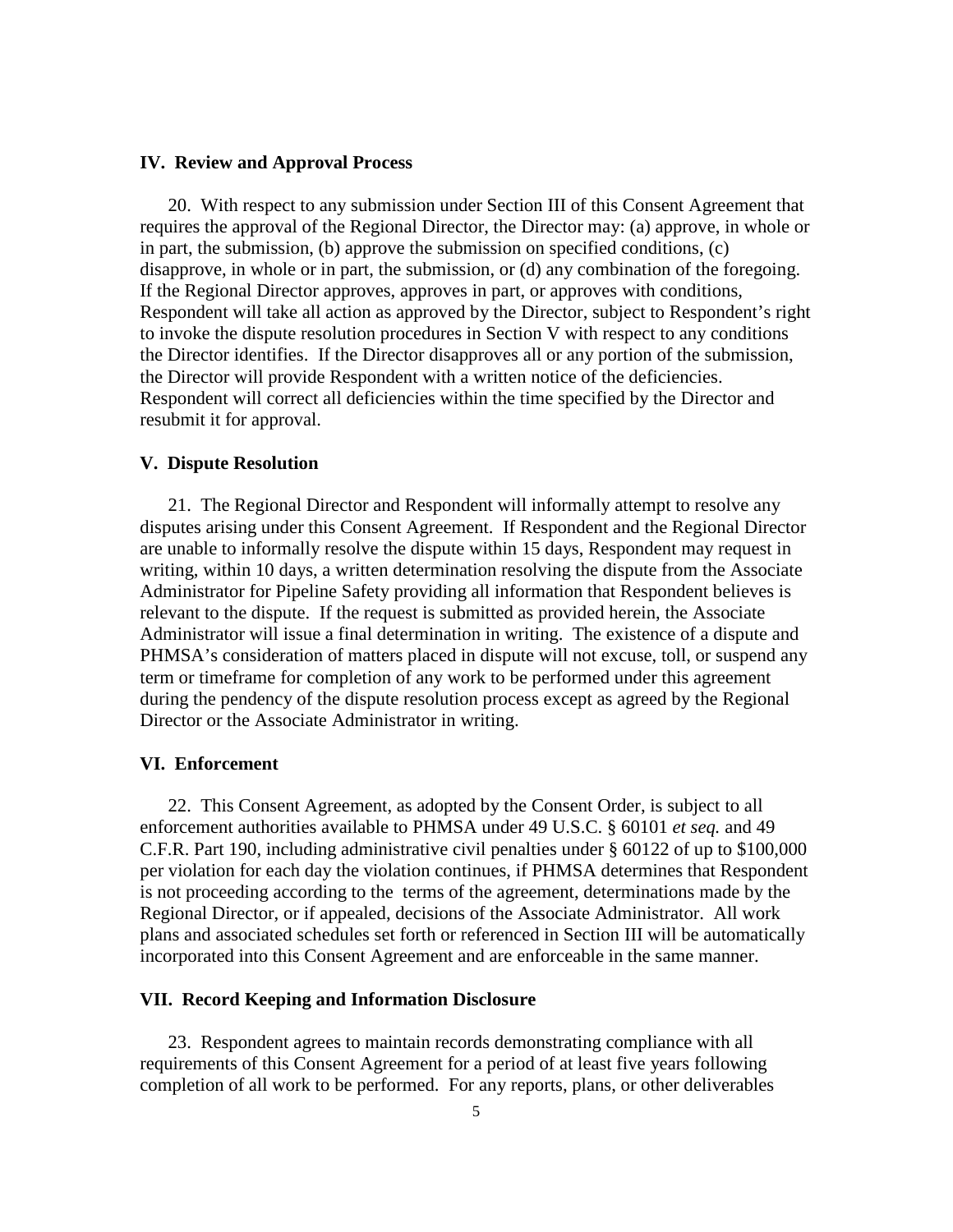required to be submitted to PHMSA pursuant to this Consent Agreement, Respondent may assert a claim of business confidentiality or other protections applicable to the release of information by PHMSA, covering part or all of the information required to be submitted to PHMSA pursuant to this agreement in accordance with 49 C.F.R. Part 7. Respondent must mark the claim of confidentiality in writing on each page, and include a statement specifying the grounds for each claim of confidentially. PHMSA determines release of any information submitted pursuant to this Consent Agreement in accordance with 49 C.F.R. Part 7, the Freedom of Information Act, 5 U.S.C. § 552, DOT and/or PHMSA policies, and other applicable regulations and Executive Orders.

#### **VIII. Effective Date**

24. The "Effective Date" as used herein is the date on which this Consent Agreement has been signed by both Respondent and PHMSA.

# **IX. Modification**

25. The terms of this Consent Agreement may be modified by mutual agreement of the parties. Such modifications must be in writing and signed by both parties.

## **X. Termination**

26. This Consent Agreement terminates upon payment of the amount set forth in Section II and the completion of all terms set forth in Section III (Compliance Measures) as determined by the Director, Central Region. Respondent may request written confirmation from PHMSA when this agreement is terminated. To the extent ongoing monitoring is required, PHMSA may terminate this agreement with respect to all other requirements with the exception of such monitoring. Nothing in this agreement prevents Respondent from completing any of the obligations earlier than the deadlines provided for in this Agreement.

#### **XI. Ratification**

27. The Parties undersigned representatives certify that they are fully authorized to enter into the terms and conditions of this Consent Agreement and to execute and legally bind such party to this document.